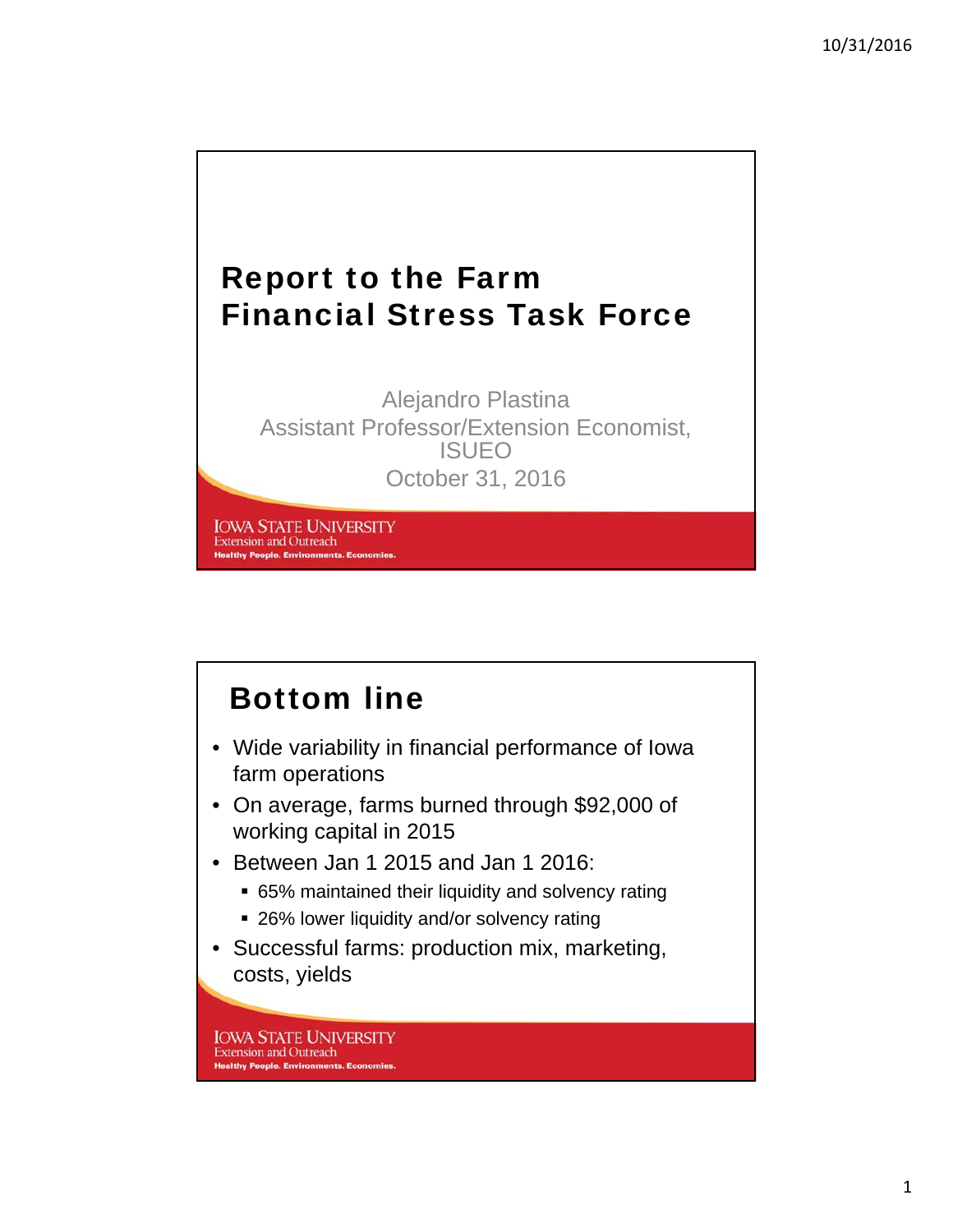#### Sources of data

- Farm-level data from the Iowa Farm Business Association (IFBA)
- Commercial farms, typical size 750-800 acres
- 2 studies:
	- all farms (N=558);
	- farms with beginning and ending balance sheets (N=316).
- First time data shared with ISU in 8 years
- Working on new MOU between ISU and IFBA

**IOWA STATE UNIVERSITY Extension and Outreach Healthy People. Environments. Eco** 

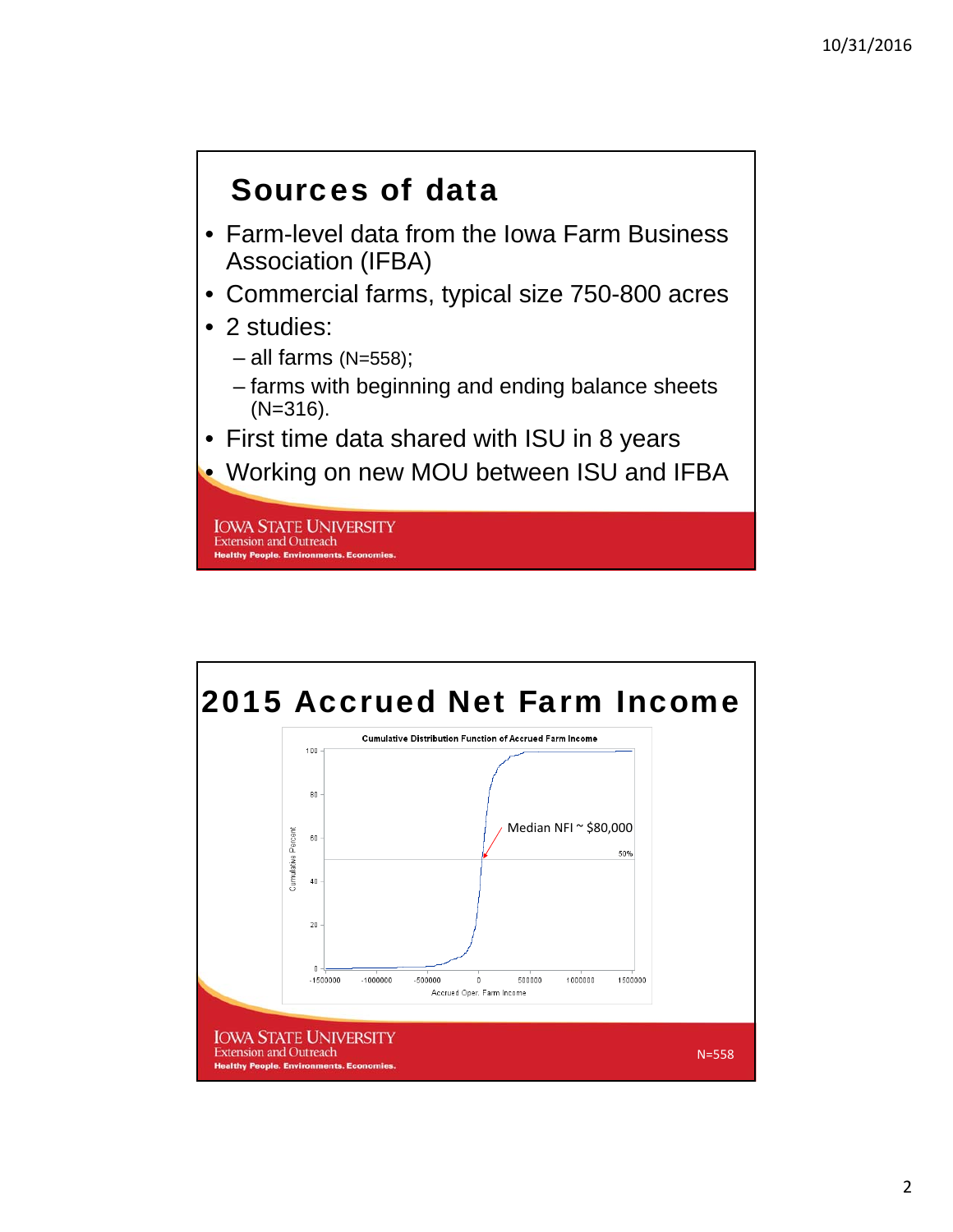#### 2015 Average Adjusted Farm Cash Income\* (NFI+Depreciation) &ROA



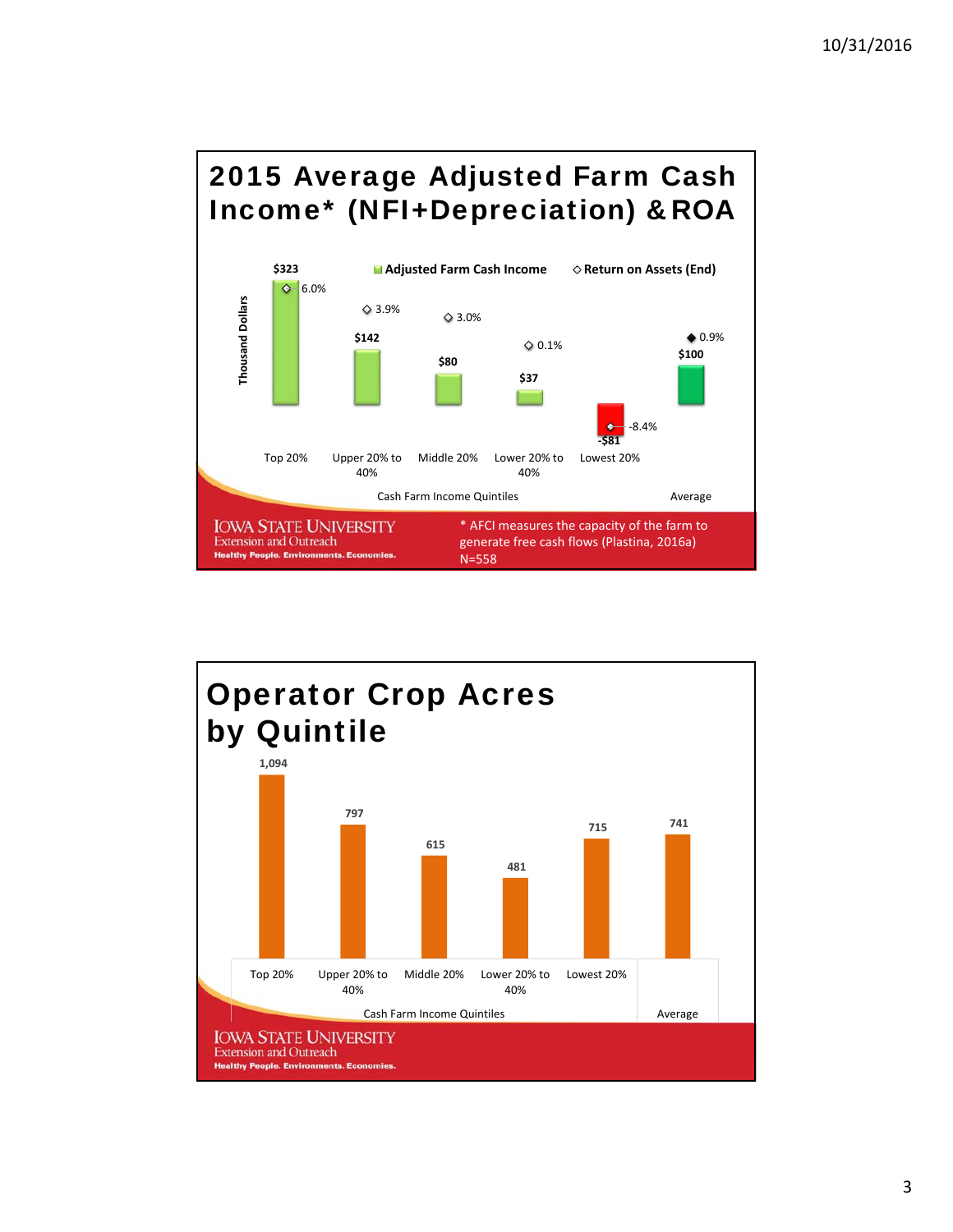

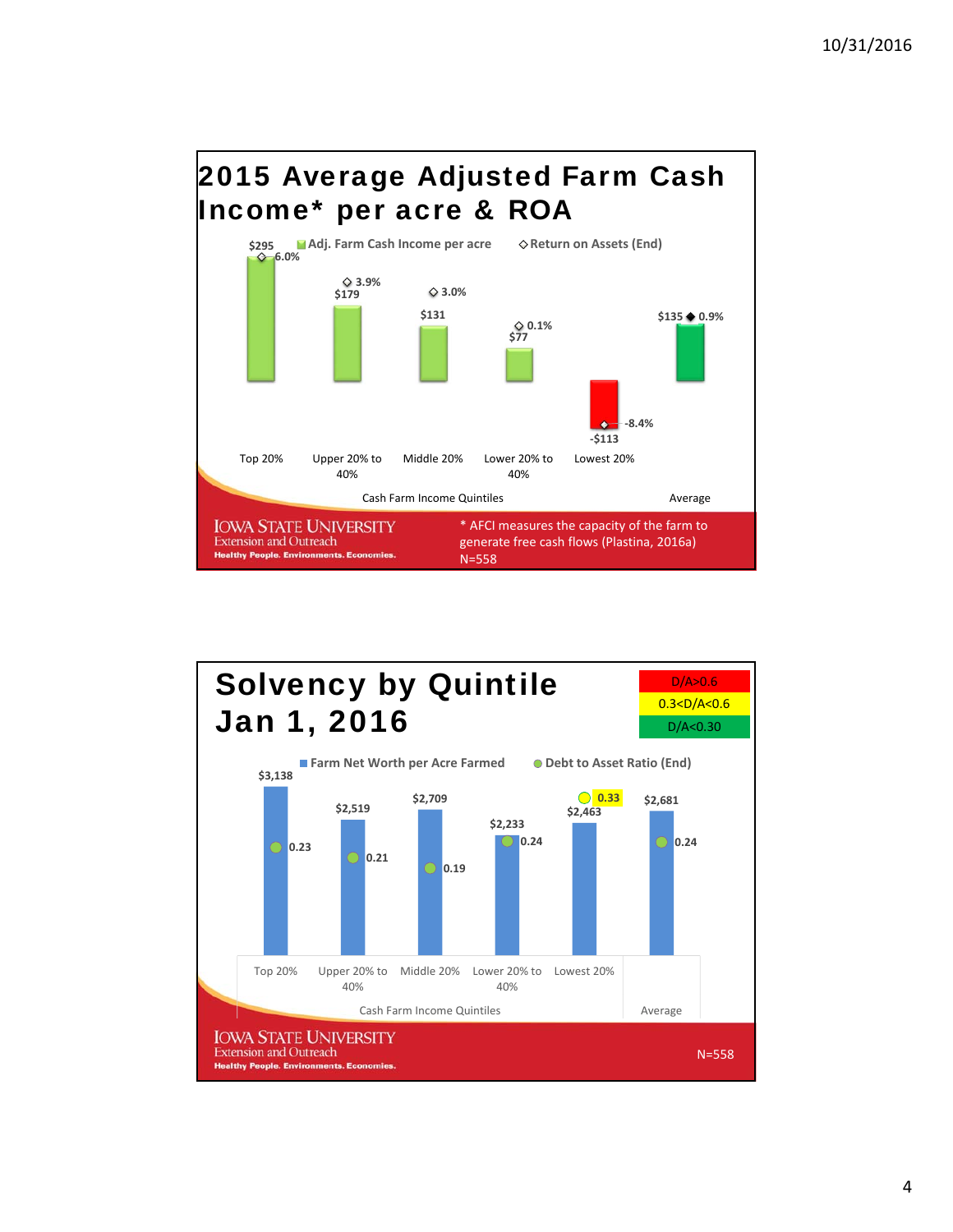

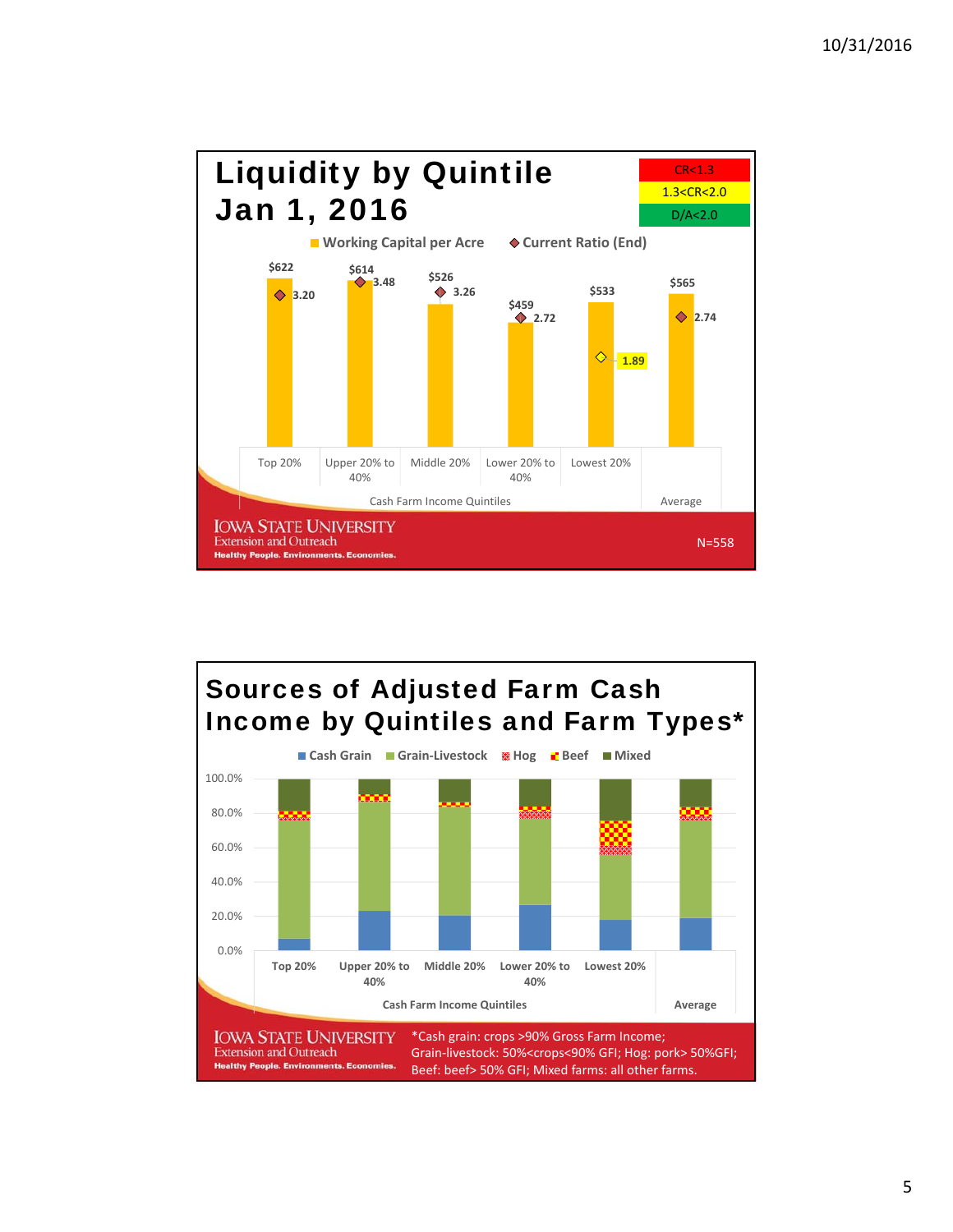

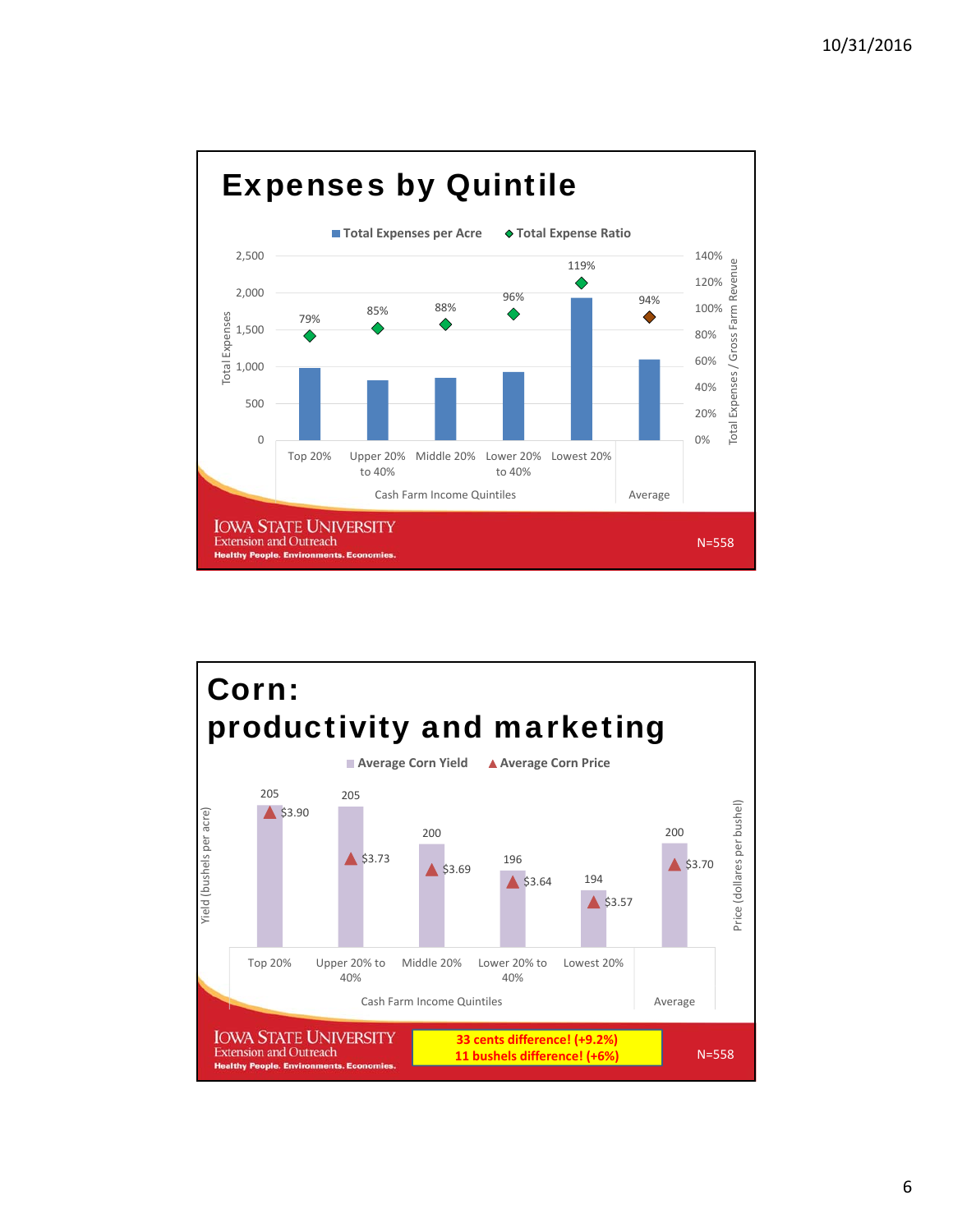

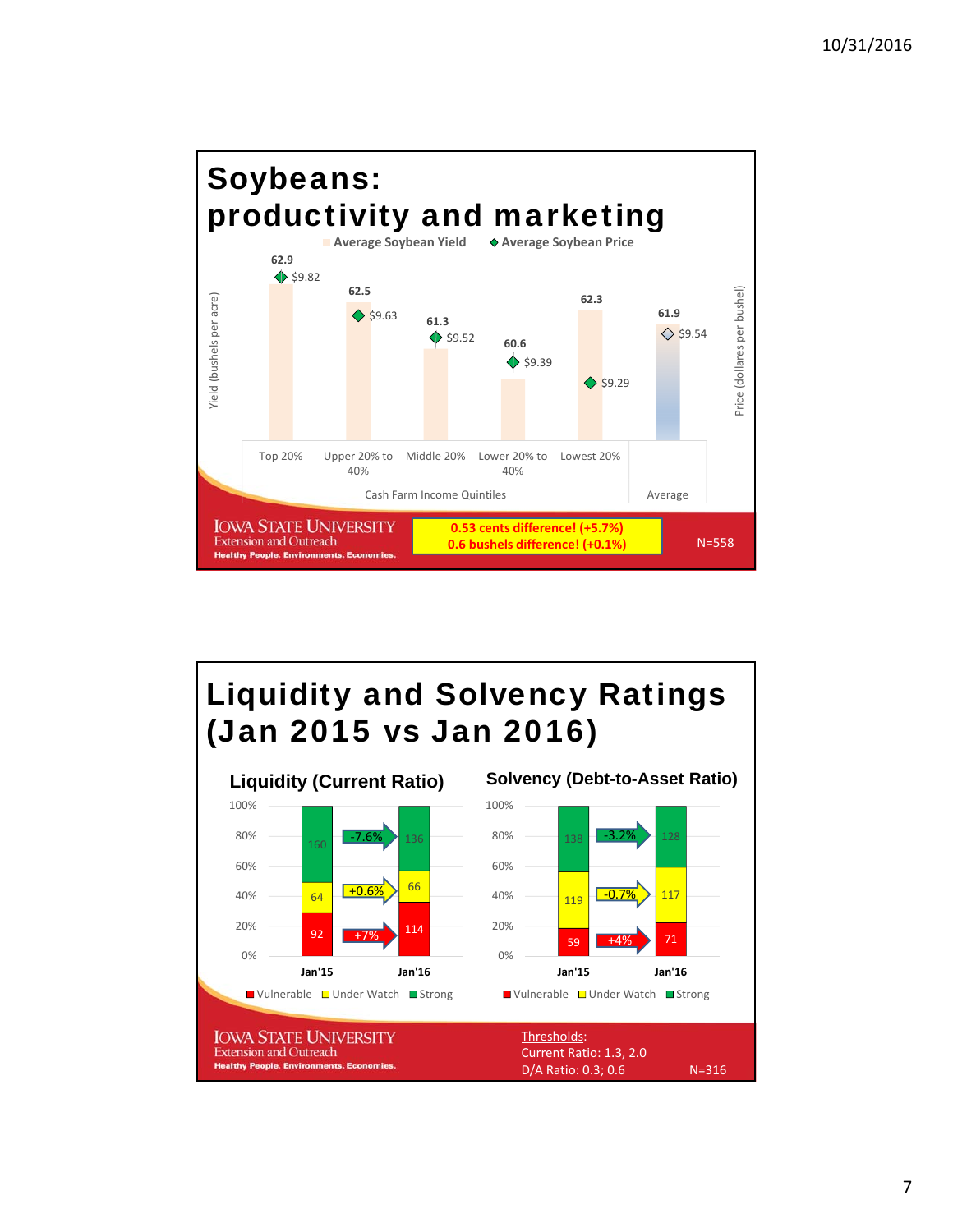## Liquidity and Solvency Classification Matrix

#### Table 2. Classification matrix for individual farms

|                                    |                                          | <b>Solvency: Total Debt-to-Asset Ratio</b>                      |                                                                 |                                                             |  |
|------------------------------------|------------------------------------------|-----------------------------------------------------------------|-----------------------------------------------------------------|-------------------------------------------------------------|--|
|                                    |                                          | Vulnerable:<br>Above 60%                                        | Under Watch: Between<br>30% and 60%                             | Strong:<br>Under 30%                                        |  |
| Liquidity:<br><b>Current Ratio</b> | Vulnerable:<br>Below 1.3                 | Category 1. Vulnerable<br>liquidity and solvency                | Category 2. Vulnerable<br>liquidity and solvency<br>under watch | Category 3. Vulnerable<br>liquidity and strong<br>solvency  |  |
|                                    | Under Watch:<br>Between 1.3<br>and $2.0$ | Category 4. Liquidity<br>under watch and<br>vulnerable solvency | Category 5. Liquidity and<br>solvency under watch               | Category 6. Liquidity<br>under watch and strong<br>solvency |  |
|                                    | Strong: Over<br>2.0                      | Category 7. Strong<br>liquidity and vulnerable<br>solvency      | Category 8. Strong<br>liquidity and solvency<br>under watch     | Category 9. Strong<br>liquidity and solvency                |  |

**IOWA STATE UNIVERSITY**<br>Extension and Outreach<br>Healthy People. Environments. Economies.

| <b>Liquidity and Solvency</b>                         |                                                                                 |                                              |                                                                |                      |             |  |  |
|-------------------------------------------------------|---------------------------------------------------------------------------------|----------------------------------------------|----------------------------------------------------------------|----------------------|-------------|--|--|
|                                                       |                                                                                 | Jan 2015 Solvency: Total Debt-to-Asset Ratio |                                                                |                      |             |  |  |
|                                                       |                                                                                 | Vulnerable:<br>Above 60%                     | Under Watch:<br>Between 30%<br>and 60%                         | Strong:<br>Under 30% | All         |  |  |
|                                                       | Vulnerable:<br>Below 1.3                                                        | $13.3\%$ (42)                                | 13.6% (43)                                                     | $2.2\%$ (7)          | 29.1% (92)  |  |  |
| <b>Jan 2015</b><br>Liquidity:<br><b>Current Ratio</b> | <b>Under Watch:</b><br>Between 1.3 and 2.0                                      | $3.5\%$ (11)                                 | 10.4% (33)                                                     | $6.3\%$ (20)         | 20.3% (64)  |  |  |
|                                                       | Strong: Over 2.0                                                                | $1.9\%$ (6)                                  | 13.6% (43)                                                     | 35.1% (111)          | 50.6% (160) |  |  |
|                                                       | All                                                                             | 18.7% (59)                                   | 37.7% (119)                                                    | 43.7% (138)          | 100% (316)  |  |  |
|                                                       | ٠                                                                               | Jan 2016 Solvency: Total Debt-to-Asset Ratio |                                                                |                      |             |  |  |
|                                                       |                                                                                 | Vulnerable:<br>Above 60%                     | Under Watch:<br>Strona:<br>Between 30%<br>Under 30%<br>and 60% |                      | All         |  |  |
|                                                       | Vulnerable:<br>Below 1.3                                                        | 17.7% (56)                                   | 15.5% (49)                                                     | $2.9\%$ (9)          | 36.1% (114) |  |  |
| <b>Jan 2016</b><br>Liquidity:<br><b>Current Ratio</b> | Under Watch:<br>Between 1.3 and 2.0                                             | $3.2\%$ (10)                                 | 10.8% (34)                                                     | 7% (22)              | 20.9% (66)  |  |  |
|                                                       | Strong: Over 2.0                                                                | $1,6\%$ (5)                                  | 10.8% (34)                                                     | 30.7% (97)           | 43% (136)   |  |  |
|                                                       | All                                                                             | 22.5% (71)                                   | 37% (117)                                                      | 40.5% (128)          | 100% (316)  |  |  |
| <b>Extension and Outreach</b>                         | <b>IOWA STATE UNIVERSITY</b><br><b>Healthy People. Environments. Economies.</b> |                                              |                                                                |                      | $N = 316$   |  |  |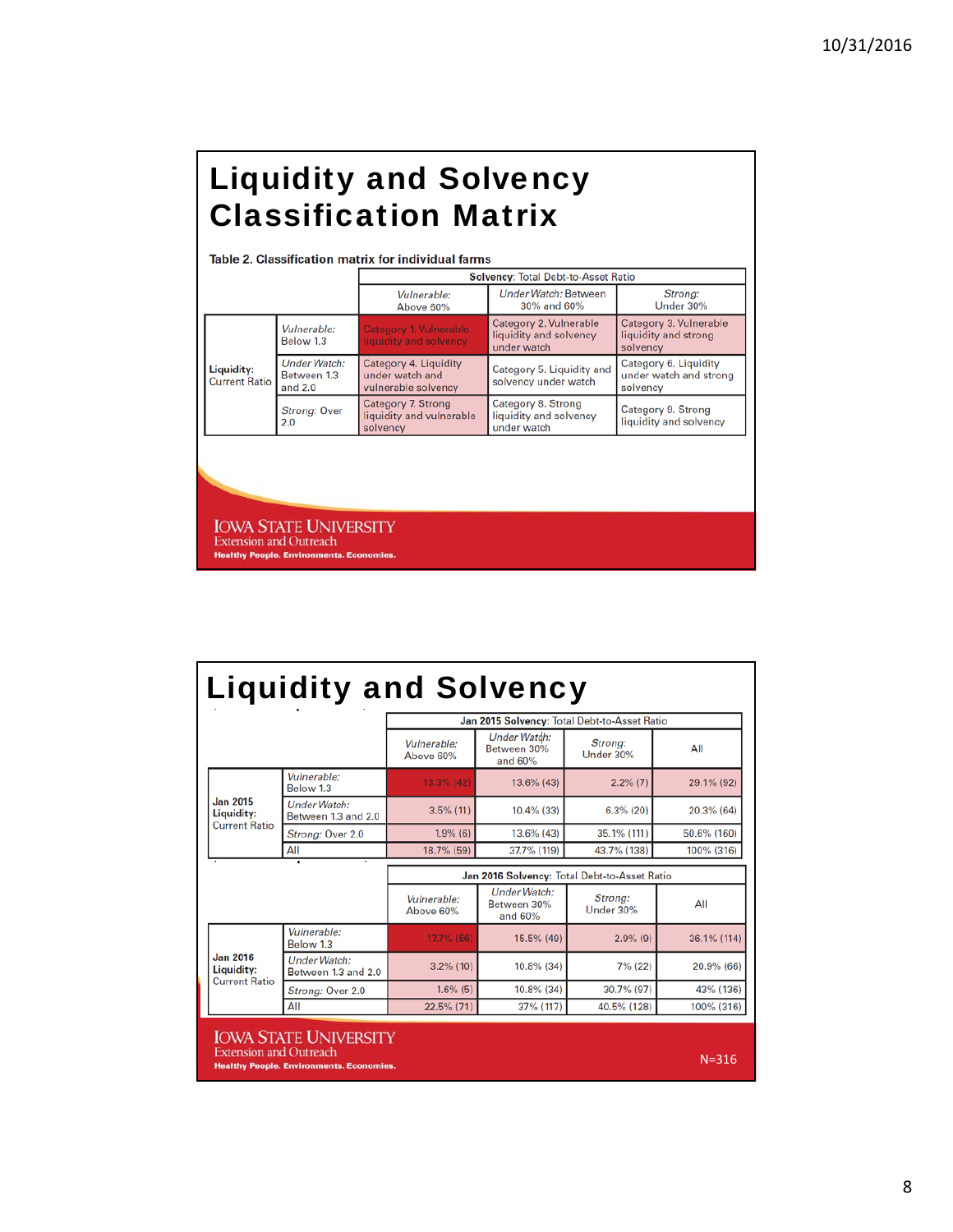

# Changes in Working Capital, by Liquidity rating Jan'15, Jan'16

|                                                               |                                             |                                             | Jan 2015 Liquidity:<br><b>Current Ratio</b>                            |                |                  |                |            |     |            |     |
|---------------------------------------------------------------|---------------------------------------------|---------------------------------------------|------------------------------------------------------------------------|----------------|------------------|----------------|------------|-----|------------|-----|
|                                                               |                                             |                                             | <b>Under Watch:</b><br>Vulnerable: Below 1.3<br>Between 1.3 and<br>2.0 |                | Strong: Over 2.0 |                | All        |     |            |     |
|                                                               |                                             |                                             | Change \$                                                              | N              | Change \$        | N              | Change \$  | N   | Change \$  | N   |
|                                                               |                                             | Vulnerable:<br>Below 1.3                    | $-42,752$                                                              | 77             | $-326,265$       | 28             | $-356,407$ | 9   | $-137,149$ | 114 |
|                                                               | Jan 2016 Liquidity:<br><b>Current Ratio</b> | Under<br>Watch:<br>Between 1.3<br>and $2.0$ | 68,959                                                                 | 13             | $-75,857$        | 29             | $-169,874$ | 24  | $-81,520$  | 66  |
|                                                               |                                             | Strong:<br>Over 2.0                         | 141,641                                                                | $\overline{2}$ | 129,166          | $\overline{7}$ | $-71,937$  | 127 | $-58,445$  | 136 |
|                                                               |                                             | All                                         | $-22,957$                                                              | 92             | $-162,986$       | 64             | $-102,629$ | 160 | $-91,658$  | 316 |
| <b>IOWA STATE UNIVERSITY</b><br><b>Extension and Outreach</b> |                                             |                                             |                                                                        |                |                  |                |            |     |            |     |
| Healthy People, Environments, Fronomies,                      |                                             |                                             |                                                                        |                |                  |                | $N = 316$  |     |            |     |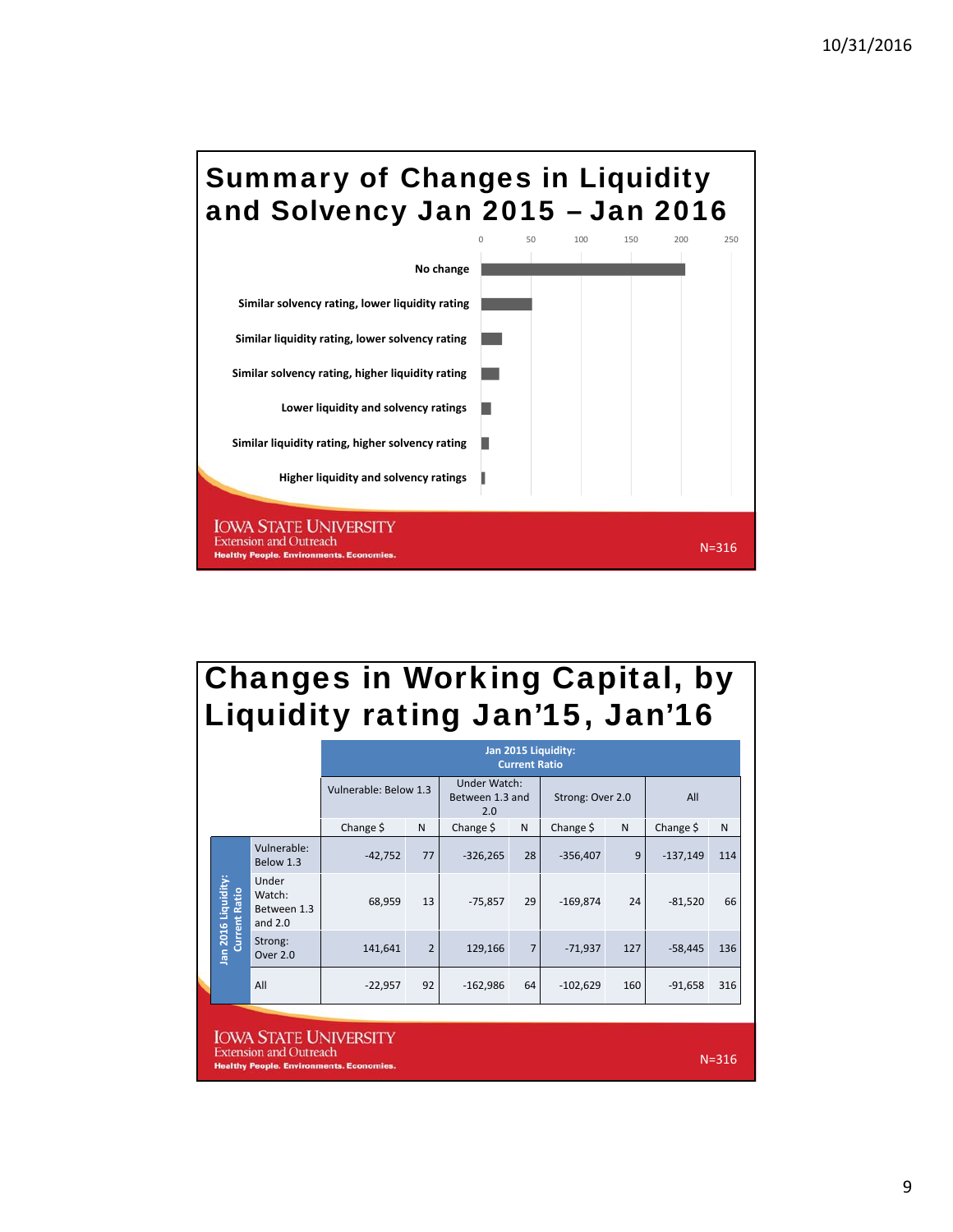#### **Summary**

- Wide variability in financial performance of Iowa farm operations
- On average, farms burned through \$92,000 of working capital in 2015
- Between Jan 1 2015 and Jan 1 2016:
	- 65% maintained their liquidity and solvency rating
	- **26% lower liquidity and/or solvency rating**
- Successful farms: production mix, marketing, costs, yields

**IOWA STATE UNIVERSITY Extension and Outreach Healthy People. Environments. E** 

#### Full Reports:

- Plastina, A. 2016a. "Iowa Farm Financial Conditions in 2015." Ag Decision Maker File C1-11.
- Plastina, A. 2016b. "Iowa Farms: From Strong to Vulnerable in a Year?" Ag Decision Maker File C1-12.
- Plastina, A. 2016c. "2015 Iowa Farm Costs and Returns." Ag Decision Maker File C1-10.

**IOWA STATE UNIVERSITY Extension and Outreach Healthy People, Environments, Eco**